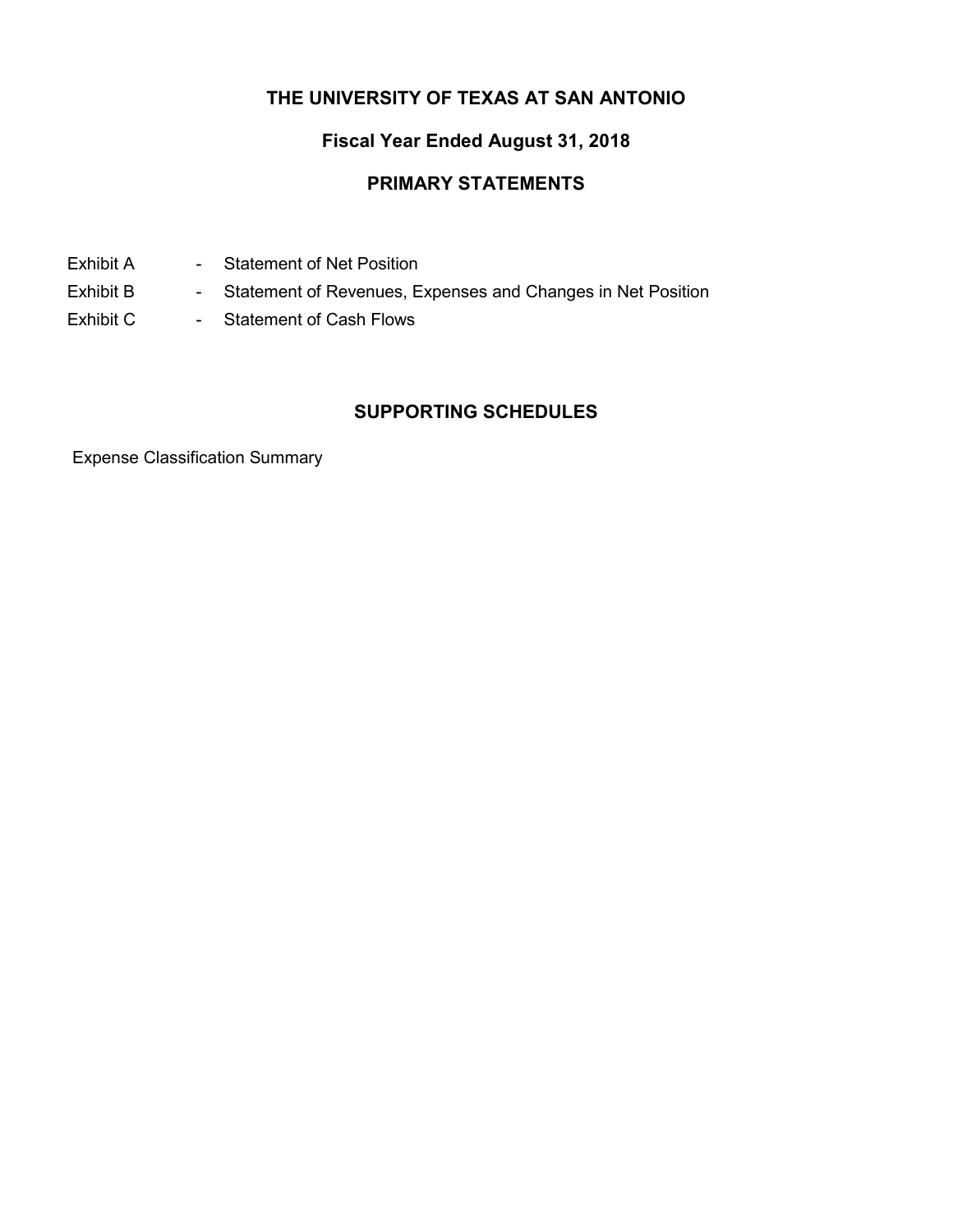#### The University of Texas at San Antonio Exhibit A Statement of Net Position As of August 31, 2018

|                                                                                                                                        | Educational and<br>General    | Designated                       | Auxiliary<br>Enterprises      | Restricted<br>Expendable      |
|----------------------------------------------------------------------------------------------------------------------------------------|-------------------------------|----------------------------------|-------------------------------|-------------------------------|
| ASSETS AND DEFERRED OUTFLOWS                                                                                                           |                               |                                  |                               |                               |
| <b>Current Assets:</b>                                                                                                                 | \$<br>35, 353, 795.51         |                                  |                               |                               |
| Cash & Cash Equivalents<br>Restricted Cash & Cash Equivalents                                                                          |                               | (94,616,538.92)                  | 79,402,693.27                 | 24,355,268.49                 |
| <b>Balance in State Appropriations</b><br>Accounts Receivable, Net:                                                                    | 4,872,695.58                  |                                  |                               |                               |
| Federal (allow. \$1,148,456.03 in 2018 & \$523,458.53 in 2017)                                                                         |                               |                                  |                               | 18, 141, 642. 05              |
| Other Intergov. (allow. \$82,895.06 in 2018 & \$82,895.06 in 2017)<br>Student (allow. \$1,046,000.00 in 2018 & \$1,224,893.00 in 2017) | 7,537,009.48                  | 29,544,397.22                    | 4,318,001.35                  | 3,947,427.88                  |
| Interest and Dividend Receivables                                                                                                      | 131,390.61                    | 134,491.53                       | 161,348.57                    | 96,941.71                     |
| Contributions (allow. \$6,376.62 in 2018 & \$6,060.72 in 2017)<br>Other (allow. \$0.00 in 2018 & \$0.00 in 2017)                       | 1,334,308.41                  | 729,396.18                       | 279,398.54                    | 1,292,537.01<br>1,465,401.37  |
| Due From System Administration                                                                                                         |                               | 100,000.00                       |                               | 11,240.36                     |
| Due From Other Institutions<br>Due From Other Agencies                                                                                 |                               |                                  |                               | 239,718.31<br>155,696.82      |
| Inventories                                                                                                                            |                               | 549,539.95                       | 72,033.13                     |                               |
| Loans & Contracts (allow. \$1,004,739.22 in 2018 & \$984,227.68 in 2017)                                                               |                               |                                  |                               |                               |
| <b>Other Current Assets</b>                                                                                                            | 7,707,841.10                  | 12,985,247.84                    | 2,607,284.49                  | 2,168,517.83                  |
| <b>Total Current Assets</b>                                                                                                            | 56,937,040.69                 | (50, 573, 466.20)                | 86,840,759.35                 | 51,874,391.83                 |
| <b>Noncurrent Assets:</b><br><b>Restricted Investments</b>                                                                             |                               |                                  |                               | 2,000,000.00                  |
| Loans & Contracts (allow. \$578,681.40 in 2018 & \$516,272.52 in 2017)                                                                 |                               |                                  |                               |                               |
| Funds Held by System Administration (Restricted)<br>Contributions Rec. (allow. \$2,356.16 in 2018 & \$4,446.71 in 2017)                |                               |                                  |                               | 477,593.12                    |
| Unrestricted Investments                                                                                                               | 8,000,000.00                  | 254, 116, 413.83                 | 9,000,000.00                  |                               |
| <b>Other Noncurrent Assets</b><br>Gross Capital/Intangible Assets                                                                      |                               | 1.00                             |                               |                               |
| Accumulated Depreciation/Amortization                                                                                                  |                               |                                  |                               |                               |
| <b>Total Noncurrent Assets</b><br><b>Total Assets</b>                                                                                  | 8,000,000.00<br>64.937.040.69 | 254.116.414.83<br>203,542,948.63 | 9,000,000.00<br>95,840,759.35 | 2.477.593.12<br>54,351,984.95 |
|                                                                                                                                        |                               |                                  |                               |                               |
| <b>Total Assets and Deferred Outflows</b>                                                                                              | 64,937,040.69                 | 203,542,948.63                   | 95,840,759.35                 | 54, 351, 984. 95              |
| LIABILITIES AND DEFERRED INFLOWS                                                                                                       |                               |                                  |                               |                               |
| <b>Current Liabilities:</b><br>Accounts Payable and Accrued Liabilities                                                                | 2,646,845.09                  | 3,505,693.23                     | 1,170,836.95                  |                               |
| Salaries Payable                                                                                                                       | 15, 130, 520. 24              | 2,507,811.08                     | 1,096,887.49                  | 2,445,143.26                  |
| Due To System Administration<br>Due To Other Institutions                                                                              | 3,277,795.05                  |                                  |                               | 56,434.94                     |
| Due To Other State Agencies                                                                                                            |                               |                                  |                               | 314,947.44                    |
| <b>Unearned Revenue</b><br>Employees' Compensable Leave - Current Portion                                                              | 21,103,989.25<br>3,081,264.11 | 84,964,755.51<br>1,696,259.11    | 30,904,214.85<br>470,267.29   | 2,174,525.91                  |
| Notes, Loans, and Leases Payable                                                                                                       |                               |                                  |                               |                               |
| Payable From Restricted Assets<br><b>Assets Held for Others</b>                                                                        |                               |                                  |                               | 1,379,473.05                  |
| <b>Other Current Liabilities</b>                                                                                                       | 3,193,008.83                  |                                  | 604,300.00                    | 50,022.48                     |
| <b>Total Current Liabilities</b>                                                                                                       | 48,433,422.57                 | 92,674,518.93                    | 34.246.506.58                 | 6.420.547.08                  |
| Noncurrent Liabilities:                                                                                                                |                               |                                  |                               |                               |
| Employees' Compensable Leave<br>Liability to Beneficiaries                                                                             | 2,703,956.02                  | 1,693,347.24                     | 509,243.66                    |                               |
| Notes, Loans, and Leases Payable                                                                                                       |                               |                                  |                               |                               |
| <b>Other Noncurrent Liabilities</b><br><b>Total Noncurrent Liabilities</b>                                                             | 2,703,956.02                  | 1,693,347.24                     | 509,243.66                    |                               |
| <b>Total Liabilities</b>                                                                                                               | 51, 137, 378.59               | 94,367,866.17                    | 34,755,750.24                 | 6,420,547.08                  |
| <b>Total Deferred Inflows of Resources</b>                                                                                             |                               |                                  |                               |                               |
| <b>Total Liabilities and Deferred Inflows</b>                                                                                          | 51, 137, 378.59               | 94.367.866.17                    | 34,755,750.24                 | 6,420,547.08                  |
| <b>NET POSITION</b>                                                                                                                    |                               |                                  |                               |                               |
| Net Investment in Capital Assets                                                                                                       |                               |                                  |                               |                               |
| Restricted for:<br>Nonexpendable                                                                                                       |                               |                                  |                               |                               |
| Permanent Health and True Endowments                                                                                                   |                               |                                  |                               |                               |
| Expendable<br>Capital Projects                                                                                                         |                               |                                  |                               |                               |
| Funds Functioning as Endowment (Restricted)                                                                                            |                               |                                  |                               |                               |
| <b>Other Expendable</b><br>Unrestricted                                                                                                | 13,799,662.10                 | 109,175,082.46                   | 61,085,009.11                 | 47,931,437.87                 |
|                                                                                                                                        |                               |                                  |                               |                               |

Total Net Position \$ 13,799,662.10 109,175,082.46 61,085,009.11 47,931,437.87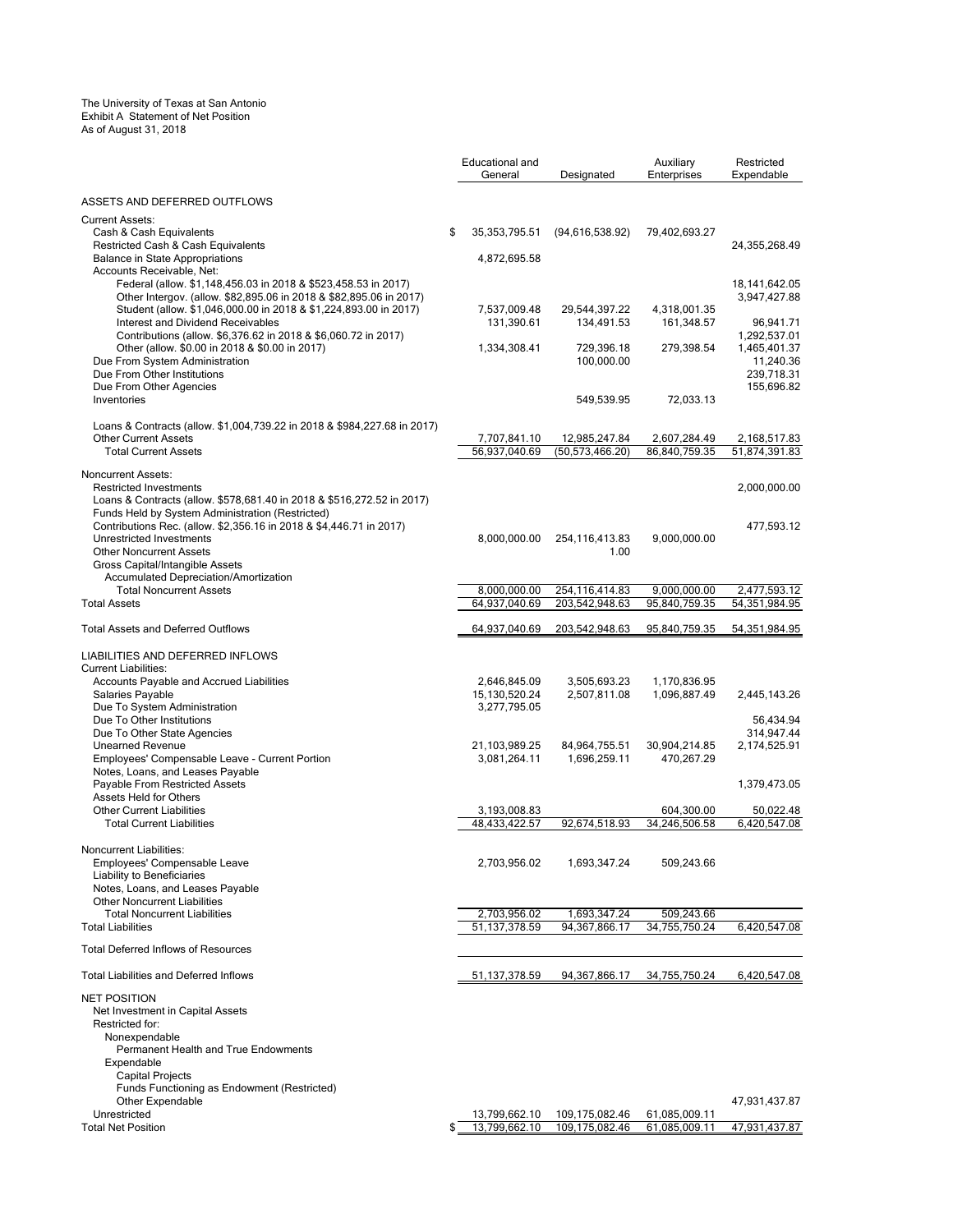|                               | Endowment and<br>Similar Funds - | Annuity and<br>Life Income | Unexpended         | Investment in                    |                     | Current                              |                                                |
|-------------------------------|----------------------------------|----------------------------|--------------------|----------------------------------|---------------------|--------------------------------------|------------------------------------------------|
| Loan Funds                    | Other Than State                 | Funds                      | <b>Plant Funds</b> | Plant                            | <b>Agency Funds</b> | YearTotals                           | Prior YearTotals                               |
|                               |                                  |                            |                    |                                  |                     |                                      |                                                |
|                               |                                  |                            |                    |                                  |                     |                                      |                                                |
|                               |                                  |                            |                    |                                  |                     |                                      |                                                |
|                               |                                  |                            | 29,765,100.79      |                                  |                     | 49,905,050.65<br>19,762,771.38       | 26,978,293.02                                  |
| 3,212,046.48                  |                                  |                            |                    |                                  | (7,804,543.59)      | 4,872,695.58                         | 13,902,366.35<br>776,871.97                    |
|                               |                                  |                            |                    |                                  |                     |                                      |                                                |
| 49,717.00                     |                                  |                            |                    |                                  | 10,329,275.00       | 28,520,634.05                        | 28,149,456.29                                  |
| 366,363.52                    |                                  |                            |                    |                                  |                     | 4,313,791.40                         | 1,006,389.05                                   |
|                               |                                  |                            |                    |                                  |                     | 41,399,408.05<br>965,742.75          | 40,794,447.84                                  |
| 336,993.59                    |                                  |                            | 104,576.74         |                                  |                     | 1,292,537.01                         | 874,532.83<br>1,485,274.93                     |
| 10,028.10                     |                                  |                            |                    |                                  |                     | 3,818,532.60                         | 1,128,202.81                                   |
|                               |                                  |                            | 16,802,591.00      |                                  |                     | 16,913,831.36                        | 26,895,777.02                                  |
|                               |                                  |                            |                    |                                  |                     | 239,718.31                           | 270,483.14                                     |
|                               |                                  |                            |                    |                                  |                     | 155,696.82<br>621,573.08             | 1,233,696.84<br>716,910.87                     |
|                               |                                  |                            |                    |                                  |                     |                                      |                                                |
| 6,992,222.09                  |                                  |                            |                    |                                  |                     | 6,992,222.09                         | 7,809,846.08                                   |
|                               |                                  |                            |                    |                                  |                     | 25,468,891.26                        | 28,946,138.39                                  |
| 10,967,370.78                 |                                  |                            | 46,672,268.53      |                                  | 2,524,731.41        | 205,243,096.39                       | 180,968,687.43                                 |
|                               |                                  |                            |                    |                                  |                     |                                      |                                                |
|                               |                                  |                            |                    |                                  |                     | 2,000,000.00                         | 2,000,000.00                                   |
| 4,027,183.24                  |                                  |                            |                    |                                  |                     | 4,027,183.24                         | 4,096,622.11                                   |
|                               | 164,031,596.27                   | 311,150.68                 |                    |                                  |                     | 164,342,746.95                       | 152,868,048.14                                 |
|                               |                                  |                            |                    |                                  |                     | 477,593.12<br>271,116,413.83         | 906,312.53<br>284,807,055.69                   |
|                               |                                  |                            |                    |                                  |                     | 1.00                                 |                                                |
|                               |                                  |                            |                    | 1,309,266,869.18                 |                     | 1,309,266,869.18                     | 1,257,883,786.66                               |
|                               |                                  |                            |                    | (615, 424, 797.26)               |                     | (615, 424, 797.26)                   | (572, 892, 707.19)                             |
| 4,027,183.24<br>14,994,554.02 | 164,031,596.27<br>164,031,596.27 | 311,150.68<br>311,150.68   | 46,672,268.53      | 693,842,071.92<br>693,842,071.92 | 2,524,731.41        | 1,135,806,010.06<br>1,341,049,106.45 | 1,129,669,117.94<br>1,310,637,805.37           |
|                               |                                  |                            |                    |                                  |                     |                                      |                                                |
| 14,994,554.02                 | 164,031,596.27                   | 311,150.68                 | 46,672,268.53      | 693,842,071.92                   |                     |                                      | 2,524,731.41 1,341,049,106.45 1,310,637,805.37 |
|                               |                                  |                            |                    |                                  |                     |                                      |                                                |
|                               |                                  |                            |                    |                                  |                     |                                      |                                                |
|                               |                                  |                            | 7,053,718.65       |                                  |                     | 14,377,093.92                        | 13,669,088.04                                  |
|                               |                                  |                            |                    |                                  |                     | 21,180,362.07                        | 14,609,515.33                                  |
|                               |                                  |                            |                    |                                  |                     | 3,277,795.05                         | 3,219,763.95                                   |
|                               |                                  |                            |                    |                                  |                     | 56,434.94                            | 264,039.07                                     |
|                               |                                  |                            |                    |                                  |                     | 314,947.44                           | 200,472.31                                     |
|                               |                                  |                            |                    |                                  |                     | 139, 147, 485.52<br>5,247,790.51     | 137,076,458.38<br>5,189,757.61                 |
|                               |                                  |                            |                    |                                  |                     |                                      |                                                |
| 850.49                        |                                  |                            |                    |                                  | 60,875.37           | 1,441,198.91                         | 1,775,222.90                                   |
|                               |                                  |                            |                    |                                  | 2,463,856.04        | 2,463,856.04                         | 2,748,911.36                                   |
| 236,822.11                    |                                  |                            |                    |                                  |                     | 4,084,153.42                         | 1,512,025.21                                   |
| 237,672.60                    |                                  |                            | 7,053,718.65       |                                  | 2,524,731.41        | 191,591,117.82                       | 180,265,254.16                                 |
|                               |                                  |                            |                    |                                  |                     |                                      |                                                |
|                               |                                  |                            |                    |                                  |                     | 4,906,546.92                         | 4,343,625.94                                   |
|                               |                                  | 150,180.68                 |                    |                                  |                     | 150,180.68                           | 157,094.93                                     |
| 1,159,860.56                  |                                  |                            |                    |                                  |                     | 1,159,860.56                         |                                                |
| 1,159,860.56                  |                                  | 150,180.68                 |                    |                                  |                     | 6,216,588.16                         | 4,500,720.87                                   |
| 1,397,533.16                  |                                  | 150,180.68                 | 7,053,718.65       |                                  | 2,524,731.41        | 197,807,705.98                       | 184,765,975.03                                 |
|                               |                                  | 160,970.00                 |                    |                                  |                     | 160,970.00                           | 156,406.00                                     |
|                               |                                  |                            |                    |                                  |                     |                                      |                                                |
| 1,397,533.16                  |                                  | 311,150.68                 | 7,053,718.65       |                                  | 2,524,731.41        | 197,968,675.98                       | 184,922,381.03                                 |
|                               |                                  |                            |                    |                                  |                     |                                      |                                                |
|                               |                                  |                            |                    | 693,842,071.92                   |                     | 693,842,071.92                       | 684,991,079.47                                 |
|                               |                                  |                            |                    |                                  |                     |                                      |                                                |
|                               |                                  |                            |                    |                                  |                     |                                      |                                                |
|                               | 112,997,107.40                   |                            |                    |                                  |                     | 112,997,107.40                       | 108,002,718.04                                 |
|                               |                                  |                            | 8,339,640.50       |                                  |                     | 8,339,640.50                         | 21,899,142.23                                  |
|                               | 1,824,444.68                     |                            |                    |                                  |                     | 1,824,444.68                         | 1,715,098.37                                   |
| 13,597,020.86                 | 30,062,664.96                    |                            |                    |                                  |                     | 91,591,123.69                        | 78,253,542.60                                  |
|                               | 19, 147, 379. 23                 |                            | 31,278,909.38      |                                  |                     | 234,486,042.28                       | 230,853,843.63                                 |
| 13,597,020.86                 | 164,031,596.27                   |                            | 39,618,549.88      | 693,842,071.92                   |                     | 1,143,080,430.47                     | 1,125,715,424.34                               |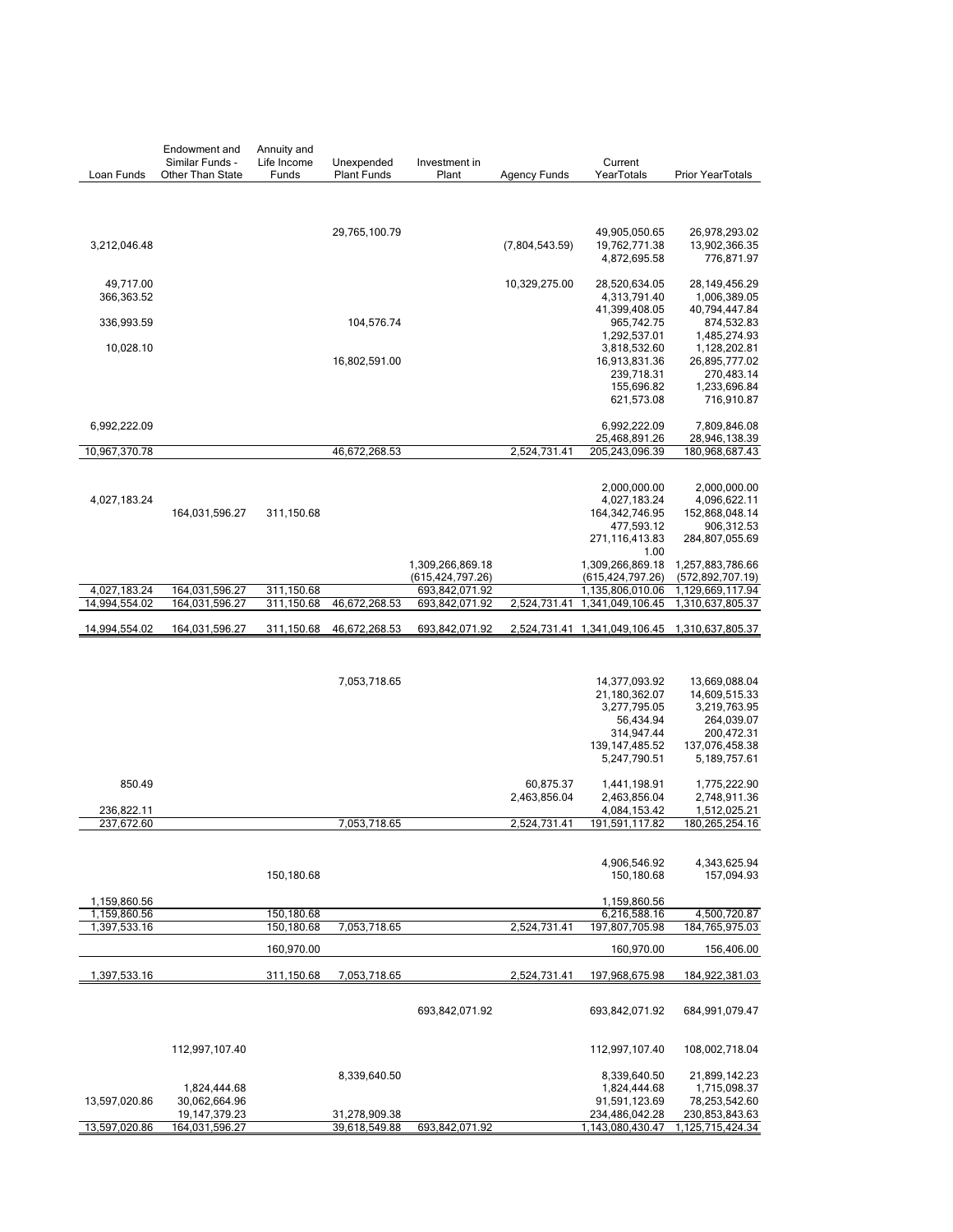#### The University of Texas at San Antonio

Exhibit B Statement of Revenues, Expenses, and Changes in Net Position For the Year Ended August 31, 2018

|                                                                                                           | Educational and<br>General | Designated                                            | Auxiliary<br>Enterprises           | Restricted<br>Expendable               |
|-----------------------------------------------------------------------------------------------------------|----------------------------|-------------------------------------------------------|------------------------------------|----------------------------------------|
| <b>Operating Revenues:</b>                                                                                |                            |                                                       |                                    |                                        |
| <b>Student Tuition and Fees</b>                                                                           | \$                         | 53,598,587.75 207,758,084.09                          | 35,450,110.42                      |                                        |
| <b>Discounts and Allowances</b>                                                                           |                            | $(16,865,065.70)$ $(64,069,460.39)$ $(11,040,963.40)$ |                                    |                                        |
| <b>Federal Sponsored Programs</b>                                                                         |                            | 7,165,074.10                                          |                                    | 34,906,311.06                          |
| Federal Sponsored Programs Pass-Through from State Agencies                                               |                            |                                                       |                                    | 1,574,641.84                           |
| State Sponsored Programs Pass-Through from State Agencies                                                 | 21,874,765.44              |                                                       |                                    | 975,223.08                             |
| Local Sponsored Programs                                                                                  |                            | 152,363.91                                            |                                    | 3, 182, 983. 71                        |
| <b>Private Sponsored Programs</b>                                                                         |                            | 84,667.63                                             |                                    | 5,004,108.33                           |
| Sales and Services of Educational Activities                                                              |                            | 10,339,015.96                                         |                                    | 3,210,416.15                           |
| Discounts and Allowances Sales and Services of Educational Activities                                     |                            | (212,010.67)                                          |                                    |                                        |
| <b>Auxiliary Enterprises</b>                                                                              |                            |                                                       | 45,000,117.49                      |                                        |
| <b>Other Operating Revenues</b>                                                                           | 582,914.97                 | 1,657,766.76                                          |                                    | 2,410,928.71                           |
| <b>Total Operating Revenues</b>                                                                           | 59,191,202.46              | 162,875,501.39                                        | 69,409,264.51                      | 51,264,612.88                          |
| Operating Expenses:                                                                                       |                            |                                                       |                                    |                                        |
| Instruction                                                                                               | 119,675,751.99             | 14,386,908.07                                         |                                    | 5,084,299.44                           |
| Research                                                                                                  | 10,982,759.76              | 10,076,772.00                                         |                                    | 35,948,636.25                          |
| <b>Public Service</b>                                                                                     | 6,370,399.38               | 2,214,895.04                                          |                                    | 7,084,100.22                           |
| Academic Support                                                                                          | 21,558,537.86              | 34,434,184.90                                         |                                    | 1,955,786.82                           |
| <b>Student Services</b>                                                                                   | 5,771,711.34               | 21,597,379.38                                         |                                    | 497, 146.45                            |
| <b>Institutional Support</b>                                                                              | 29,946,572.88              | 11,409,232.96                                         |                                    | 731,395.14                             |
| Operations and Maintenance of Plant                                                                       | 20,246,190.11              | 18,565,255.31                                         |                                    | 103,337.01                             |
| Scholarships and Fellowships                                                                              | 9,377,163.29               | 18,106,593.88                                         |                                    | 20,566,878.27                          |
| Auxiliary Enterprises                                                                                     |                            | 3,468,920.29                                          | 53,815,738.62                      | 2,857,452.58                           |
| Depreciation and Amortization                                                                             |                            |                                                       |                                    |                                        |
| <b>Total Operating Expenses</b>                                                                           | 223,929,086.61             | 134,260,141.83                                        | 53,815,738.62                      | 74,829,032.18                          |
| Operating Income (Loss)                                                                                   | (164, 737, 884.15)         | 28,615,359.56                                         | 15,593,525.89                      | (23,564,419.30)                        |
| Nonoperating Revenues (Expenses):                                                                         |                            |                                                       |                                    |                                        |
| <b>State Appropriations</b>                                                                               | 127, 181, 756.59           |                                                       |                                    |                                        |
| Federal Nonexchange Sponsored Programs                                                                    |                            |                                                       |                                    | 58,649,085.00                          |
| Federal Nonexchange Pass-Through                                                                          |                            |                                                       |                                    |                                        |
| State Nonexchange Pass-Through                                                                            |                            | 5,225,595.00                                          |                                    |                                        |
| Gift Contributions for Operations                                                                         |                            |                                                       |                                    | 6,676,378.12                           |
| Investment Income                                                                                         | 3,108,515.39               | 4,291,331.97                                          | 2,987,463.38                       | 8,324,084.23                           |
|                                                                                                           |                            |                                                       |                                    |                                        |
| Net Increase (Decrease) in Fair Value of Investments                                                      | (799, 669.11)              | (1,018,377.87)                                        | (881,775.80)                       | (550, 013.52)                          |
| Gain (Loss) on Sale of Capital Assets                                                                     |                            | 51,207.37                                             |                                    |                                        |
| Other Nonoperating Revenues                                                                               |                            | 10,055,440.30                                         | 4,894.25                           | 1,696.00                               |
| Other Nonoperating (Expenses)                                                                             |                            |                                                       |                                    |                                        |
| Net Nonoperating Revenues (Expenses)<br>Income/(Loss) Before Other Revenue, Expenses, Gains/(Losses), and | 129,490,602.87             | 18,605,196.77                                         | 2,110,581.83                       | 73,101,229.83                          |
| <b>Transfers</b>                                                                                          | (35, 247, 281.28)          | 47,220,556.33                                         | 17,704,107.72                      | 49,536,810.53                          |
| Gifts and Sponsored Programs for Capital Acquisitions                                                     |                            |                                                       |                                    |                                        |
| Additions to Permanent Endowments                                                                         |                            |                                                       |                                    |                                        |
| Reclass from/(to) Other Institutions                                                                      |                            |                                                       |                                    |                                        |
| Capital Asset Purchases                                                                                   | (997, 320.45)              | (6, 156, 065.06)                                      | (548, 821.68)                      | (1,786,201.57)                         |
| Transfers Between Institutions & System, Debt Service - Mandatory                                         | (16,640,412.50)            |                                                       | $(6,373,930.20)$ $(17,161,116.70)$ |                                        |
| Transfers Between Institutions & System Admin. - Non mandatory                                            |                            | 1,626,318.36                                          |                                    | 2,225,978.20                           |
| <b>Transfers From Other State Agencies</b>                                                                | 1,624,280.00               |                                                       |                                    |                                        |
| <b>Transfers to Other State Agencies</b>                                                                  | (111.54)                   |                                                       |                                    |                                        |
| Legislative Appropriations Lapsed                                                                         | (761.50)                   |                                                       |                                    |                                        |
| <b>Transfers Between Funds</b>                                                                            | 52,739,549.47              | (24,065,729.92)                                       |                                    | $(3, 121, 109.47)$ $(42, 038, 767.52)$ |
| Change in Net Position                                                                                    | 1,477,942.20               | 12,251,149.51                                         | (3, 126, 940.13)                   | 7,937,819.64                           |
| Beginning Net Position                                                                                    | 12,321,719.90              | 96,923,932.95                                         | 64,211,949.24                      | 39,993,618.23                          |
| Restatements                                                                                              |                            |                                                       |                                    |                                        |
| Beginning Net Position (As Restated)                                                                      | 12,321,719.90              | 96,923,932.95                                         | 64,211,949.24                      | 39,993,618.23                          |
| <b>Ending Net Position</b>                                                                                | \$<br>13,799,662.10        | 109,175,082.46                                        | 61,085,009.11                      | 47,931,437.87                          |
|                                                                                                           |                            |                                                       |                                    |                                        |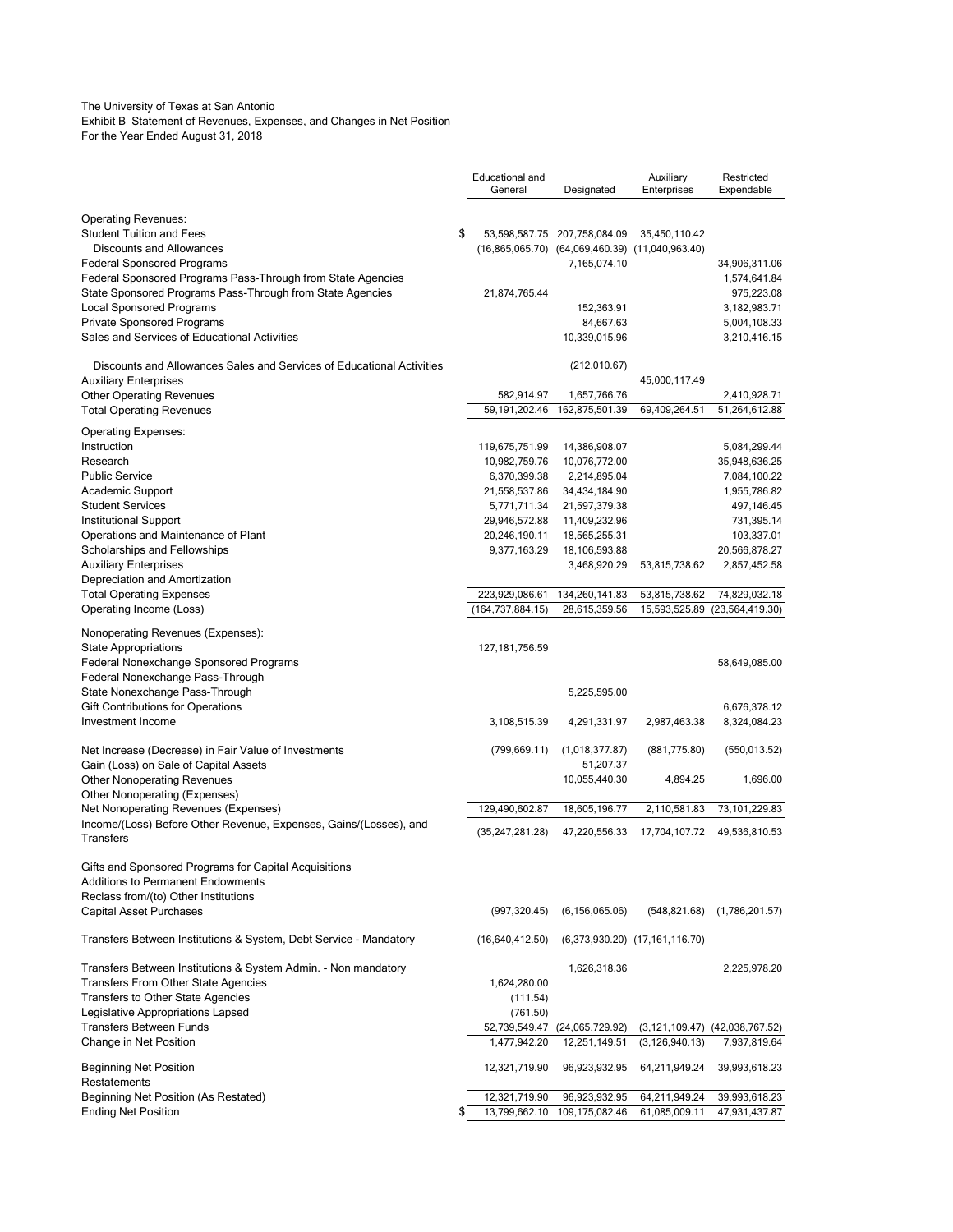|                  | Endowment and                              |                           |                        |                            |                                   |
|------------------|--------------------------------------------|---------------------------|------------------------|----------------------------|-----------------------------------|
| Loan Funds       | Similar Funds - Other<br><b>Than State</b> | Unexpended Plant<br>Funds | Investment in<br>Plant | <b>Current Year Totals</b> | Prior Year Totals                 |
|                  |                                            |                           |                        |                            |                                   |
|                  |                                            |                           |                        |                            |                                   |
|                  |                                            |                           |                        | 296,806,782.26             | 270,305,549.89                    |
|                  |                                            |                           |                        | (91, 975, 489.49)          | (79, 785, 278.28)                 |
|                  |                                            |                           |                        | 42,071,385.16              | 42,820,319.10                     |
|                  |                                            |                           |                        | 1,574,641.84               | 1,374,477.78                      |
|                  |                                            |                           |                        | 22,849,988.52              | 24,266,801.71                     |
|                  |                                            |                           |                        | 3,335,347.62               | 1,001,333.19                      |
|                  |                                            |                           |                        | 5,088,775.96               | 5, 155, 217. 37                   |
|                  |                                            |                           |                        | 13,549,432.11              |                                   |
|                  |                                            |                           |                        |                            | 13,088,374.26                     |
|                  |                                            |                           |                        | (212,010.67)               | (350, 280.94)                     |
|                  |                                            |                           |                        | 45,000,117.49              | 42,814,073.90                     |
| 509,534.20       |                                            |                           |                        | 5, 161, 144. 64            | 4,274,965.43                      |
| 509,534.20       |                                            |                           |                        | 343,250,115.44             | 324,965,553.41                    |
|                  |                                            |                           |                        |                            |                                   |
|                  |                                            |                           |                        |                            |                                   |
|                  |                                            |                           |                        | 139, 146, 959.50           | 135,073,098.26                    |
|                  |                                            |                           |                        | 57,008,168.01              | 56, 195, 236. 12                  |
|                  |                                            |                           |                        | 15,669,394.64              | 19,615,152.94                     |
|                  |                                            |                           |                        | 57,948,509.58              | 55,710,127.92                     |
| 664,306.99       |                                            |                           |                        | 28,530,544.16              | 28, 187, 130.42                   |
|                  |                                            |                           |                        | 42,087,200.98              | 38,958,910.33                     |
|                  |                                            | 3,135,269.05              |                        | 42,050,051.48              | 43,422,420.28                     |
|                  |                                            |                           |                        | 48,050,635.44              | 41,657,328.38                     |
|                  |                                            |                           |                        | 60, 142, 111.49            | 55,728,220.45                     |
|                  |                                            |                           | 49,168,441.77          | 49, 168, 441. 77           | 48,280,647.02                     |
| 664,306.99       |                                            | 3,135,269.05              | 49,168,441.77          | 539,802,017.05             | 522,828,272.12                    |
| (154, 772.79)    |                                            | (3, 135, 269.05)          | (49, 168, 441.77)      | (196, 551, 901.61)         | (197, 862, 718.71)                |
|                  |                                            |                           |                        |                            |                                   |
|                  |                                            |                           |                        | 127, 181, 756.59           | 123,976,931.11                    |
|                  |                                            |                           |                        | 58,649,085.00              | 48,071,001.00                     |
|                  |                                            |                           |                        |                            |                                   |
|                  |                                            |                           |                        | 5,225,595.00               | 973,500.00                        |
|                  |                                            |                           |                        | 6,676,378.12               | 10,025,936.14                     |
| 164,486.06       | 5,224.49                                   | 1,451,247.42              |                        | 20,332,352.94              | 18,449,693.81                     |
|                  |                                            |                           |                        |                            |                                   |
|                  | 6,489,689.44                               |                           |                        | 3,239,853.14               | 21,160,495.09                     |
|                  |                                            |                           | (51, 207.37)           |                            | (101, 949.98)                     |
|                  |                                            |                           |                        | 10,062,030.55              | 14,350.85                         |
| (1,448,927.77)   |                                            |                           |                        | (1,448,927.77)             | (4,000.00)                        |
| (1, 284, 441.71) | 6,494,913.93                               | 1,451,247.42              | (51, 207.37)           | 229,918,123.57             | 222,565,958.02                    |
|                  |                                            |                           |                        |                            |                                   |
| (1,439,214.50)   | 6,494,913.93                               | (1,684,021.63)            | (49, 219, 649.14)      | 33,366,221.96              | 24,703,239.31                     |
|                  |                                            |                           |                        |                            |                                   |
|                  |                                            |                           | 523,586.33             | 523,586.33                 | 1,449,992.62                      |
|                  | 3,225,910.85                               |                           |                        | 3,225,910.85               | 2,553,316.56                      |
|                  |                                            | 6,064,905.73              |                        | 6,064,905.73               | (51, 257, 378.79)                 |
|                  |                                            | (48,019,647.27)           | 57,508,056.03          |                            |                                   |
|                  |                                            |                           |                        |                            |                                   |
|                  |                                            |                           |                        | (40, 175, 459.40)          | (40,709,929.58)                   |
|                  |                                            |                           |                        |                            |                                   |
|                  |                                            | 8,845,137.91              |                        | 12,697,434.47              | 91,004,099.42                     |
|                  |                                            |                           | 45,808.95              | 1,670,088.95               | 6,990,309.43                      |
|                  |                                            |                           | (6,809.72)             | (6,921.26)                 |                                   |
|                  |                                            |                           |                        | (761.50)                   | (197, 923.00)                     |
| 1,264,511.00     | 1,756,224.28                               | 13,465,322.16             |                        |                            |                                   |
| (174, 703.50)    | 11,477,049.06                              | (21, 328, 303.10)         | 8,850,992.45           | 17,365,006.13              | 34,535,725.97                     |
|                  |                                            |                           |                        |                            |                                   |
| 13,771,724.36    | 152,554,547.21                             | 60,946,852.98             | 684,991,079.47         |                            | 1,125,715,424.34 1,091,316,622.37 |
|                  |                                            |                           |                        |                            | (136, 924.00)                     |
| 13,771,724.36    | 152,554,547.21                             | 60,946,852.98             | 684,991,079.47         | 1,125,715,424.34           | 1,091,179,698.37                  |
| 13,597,020.86    | 164,031,596.27                             | 39,618,549.88             | 693,842,071.92         | 1,143,080,430.47           | 1,125,715,424.34                  |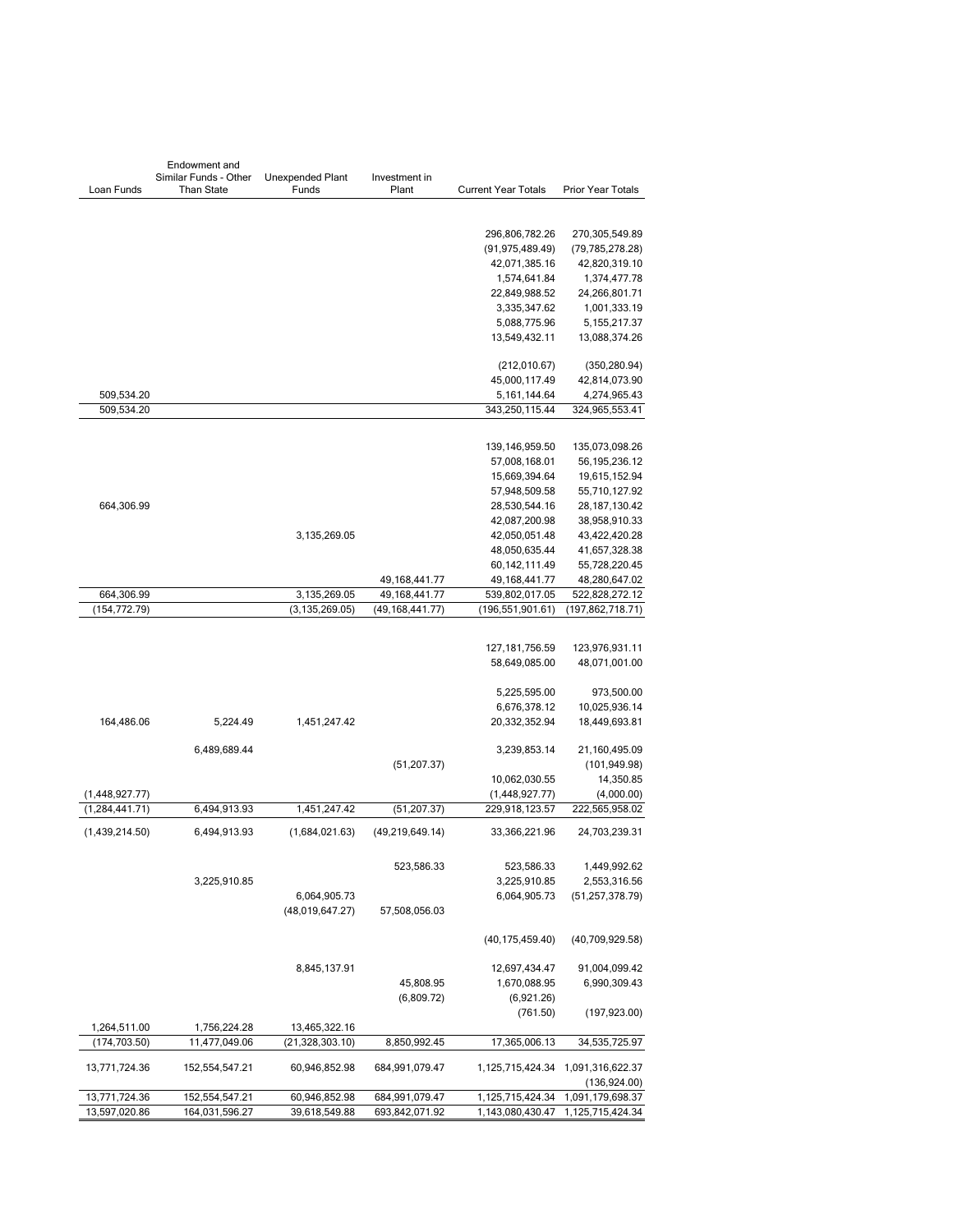#### The University of Texas at San Antonio Exhibit C - Statement of Cash Flows For the Year Ended August 31, 2018

|                                                                                                            | <b>Current Year Totals</b>          | <b>Prior Year Totals</b>          |
|------------------------------------------------------------------------------------------------------------|-------------------------------------|-----------------------------------|
| Cash Flows from Operating Activities:                                                                      |                                     |                                   |
| Proceeds from Tuition and Fees                                                                             | 207,350,395.65                      | 192, 105, 262.06                  |
| Proceeds from Sponsored Programs                                                                           | 68,737,490.95                       | 75,981,158.77                     |
| Proceeds from Auxiliaries<br>Proceeds from Other Revenues                                                  | 44,397,812.27                       | 44,217,981.28<br>16,266,594.68    |
| <b>Payments to Suppliers</b>                                                                               | 20,571,245.92<br>(175, 011, 244.96) | (171, 110, 931.23)                |
| Payments to Employees                                                                                      | (309,081,003.82)                    | (308, 653, 571.22)                |
| Payments for Loans Provided                                                                                | (20,655,680.52)                     | (20,604,672.64)                   |
| Proceeds from Loan Programs                                                                                | 21,450,681.74                       | 19,549,432.87                     |
| Net Cash Provided (Used) by Operating Activities                                                           | (142, 240, 302.77)                  | (152, 248, 745.43)                |
| Cash Flows from Noncapital Financing Activities:                                                           |                                     |                                   |
| Proceeds from State Appropriations                                                                         | 123,085,171.48                      | 124,213,063.51                    |
| Proceeds from Operating Gifts                                                                              | 7,297,835.45                        | 9,120,330.51                      |
| Proceeds from Private Gifts for Endowment and Annuity Life Purposes                                        | 3,225,910.85                        | 2,603,316.56                      |
| Proceeds from Other Nonoperating Revenues                                                                  | 9,944,148.89                        | 131,354.62                        |
| Receipts for Transfers from System or Other Agencies                                                       | 5,739,929.26                        | 7,206,814.57                      |
| Payments for Transfers to System or Other Agencies                                                         | (263, 463.24)                       | (241, 039.11)                     |
| Payments for Other Uses                                                                                    | (1,448,927.77)                      | (4,000.00)                        |
| Proceeds from Nonexchange Sponsored Programs                                                               | 65,466,889.00                       | 49,887,768.00                     |
| Net Cash Provided by Noncapital Financing Activities                                                       | 213,047,493.92                      | 192,917,608.66                    |
| Cash Flows from Capital and Related Financing Activities:                                                  |                                     |                                   |
| Nonmandatory Capital Related Transfers                                                                     | 24,739,990.92                       | 15,650,576.60                     |
| Proceeds from Sale of Capital Assets                                                                       | 51,207.37                           | 43,200.17                         |
| Payments for Additions to Capital Assets                                                                   | (52, 482, 353.72)                   | (39,503,920.95)                   |
| Mandatory Transfers to System for Capital Related Debt                                                     | (40, 175, 459.40)                   | (40,709,929.58)                   |
| Net Cash Provided (Used) by Capital and Related Financing Activities                                       | (67,866,614.83)                     | (64, 520, 073.76)                 |
| Cash Flows from Investing Activities                                                                       |                                     |                                   |
| Proceeds from Sales of Investments Invested by System                                                      | 5,609,850.94                        |                                   |
| Proceeds from Interest and Investment Income                                                               | 598,107.11                          | 318,083.69                        |
| Proceeds from Interest and Investment Income Invested by System                                            | 19,638,628.29                       | 18,149,995.41                     |
| Payments to Acquire Investments Invested by System<br>Net Cash Provided (Used) by Investing Activities     | 25,846,586.34                       | (11, 489, 564.89)<br>6,978,514.21 |
|                                                                                                            |                                     |                                   |
| Net Increase (Decrease) in Cash                                                                            | 28,787,162.66                       | (16,872,696.32)                   |
| Cash and Cash Equivalents (Beginning of the Year)<br>Cash and Cash Equivalents (End of the Year)           | 40,880,659.37<br>\$69,667,822.03    | 57,753,355.69<br>\$40,880,659.37  |
| Reconciliation of Net Operating Revenues (Expenses) to Net Cash<br>Provided (Used) by Operating Activities |                                     |                                   |
| Operating Income (Loss)                                                                                    | (196, 551, 901.61)                  | (197,862,718.71)                  |
| Adjustments to Reconcile Operating Results to Net Cash:                                                    |                                     |                                   |
| Depreciation and Amortization Expense                                                                      | 49, 168, 441. 77                    | 48,280,647.02                     |
| <b>Bad Debt Expense</b>                                                                                    | 89,962.78                           | 118,091.53                        |
| Changes in Assets and Liabilities:                                                                         |                                     |                                   |
| <b>Accounts Receivable</b><br>Inventories                                                                  | (7,462,460.80)                      | (5,254,386.82)<br>80,791.29       |
| Loans and Contracts                                                                                        | 95,337.79<br>802,246.62             |                                   |
| Other Current and Noncurrent Assets                                                                        | 3,477,246.13                        | (1,047,783.87)<br>(6,889,027.94)  |
| <b>Accounts Payable</b>                                                                                    | 1,943,878.98                        | 912,016.32                        |
| Due to System                                                                                              | 58,031.10                           | 165,768.63                        |
| <b>Unearned Revenue</b>                                                                                    | 2,071,027.14                        | 9,798,203.12                      |
| <b>Assets Held for Others</b>                                                                              | (285,055.32)                        | (1, 193, 575.34)                  |
| Employees' Compensable Leave                                                                               | 620,953.88                          | 290,134.23                        |
| Other Current and Noncurrent Liabilities                                                                   | 3,731,988.77                        | 353,095.11                        |
| <b>Total Adjustments</b>                                                                                   | 54,311,598.84                       | 45,613,973.28                     |
| Net Cash Provided (Used) by Operating Activities                                                           | \$(142,240,302.77)                  | \$ (152, 248, 745.43)             |
| Non Cash Transactions:                                                                                     |                                     |                                   |
| Net Increase (Decrease) in Fair Value of Investments                                                       | 3,239,853.14                        | 21,160,495.09                     |
| <b>Donated Capital Assets</b>                                                                              | 523,586.33                          | 1,449,992.62                      |
| Miscellaneous Noncash Transactions                                                                         | 38,999.23                           | (94,108.55)                       |